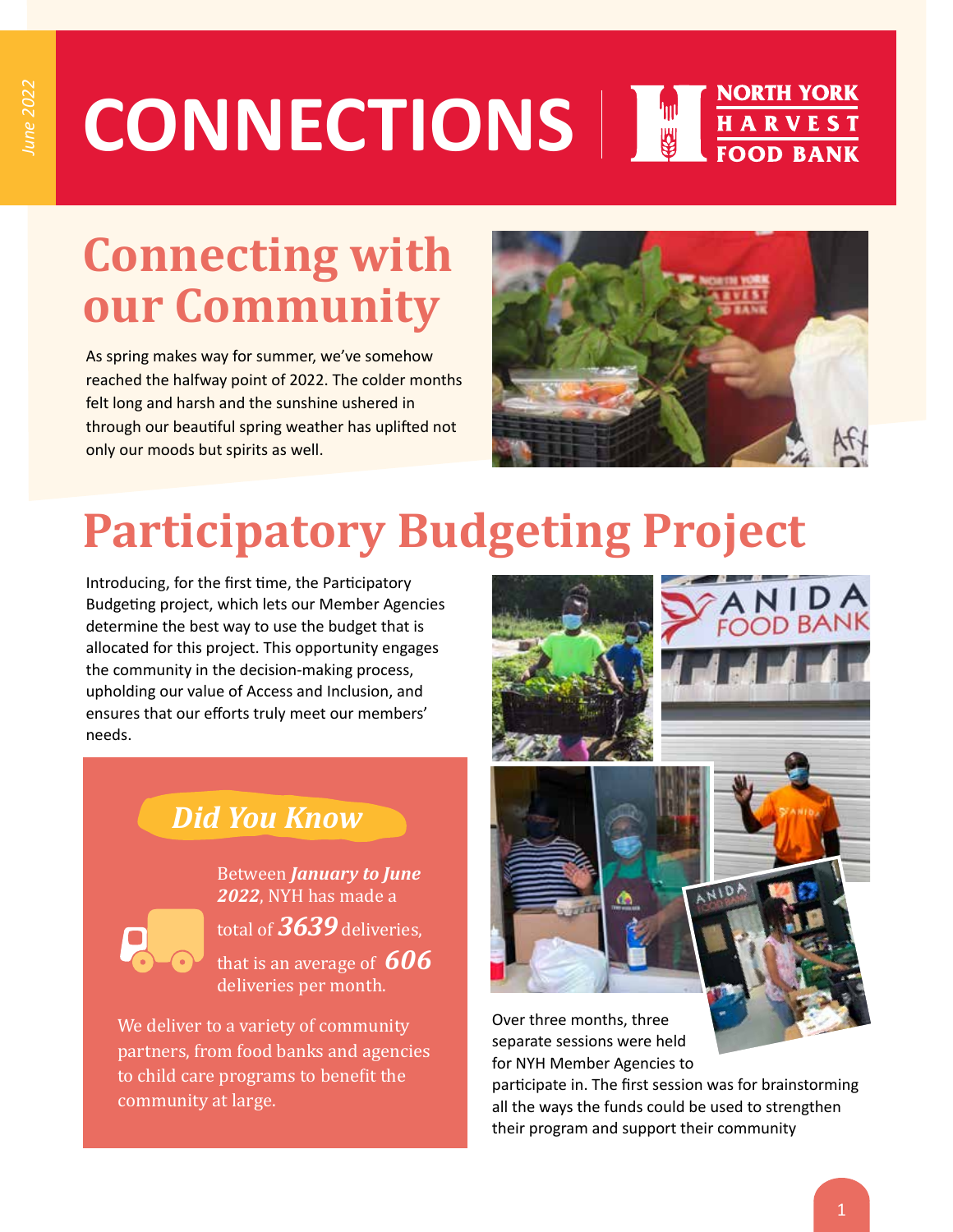members. The second session was an exercise in identifying and agreeing on the ideas that would go on the ballot. The third session happened at our AGM, where member agencies had the opportunity to vote, via ranked ballot, for their preferred initiative.

In the end, the votes went towards directing the funds towards the Member Agency Grants. These grants will make an impact best suited to each Member Agency, from purchasing culturally appropriate food to grocery gift cards, diapers or household goods, new equipment, fridges or freezers, staffing support or otherwise. We are looking forward to seeing the good these purchases will do for the community.





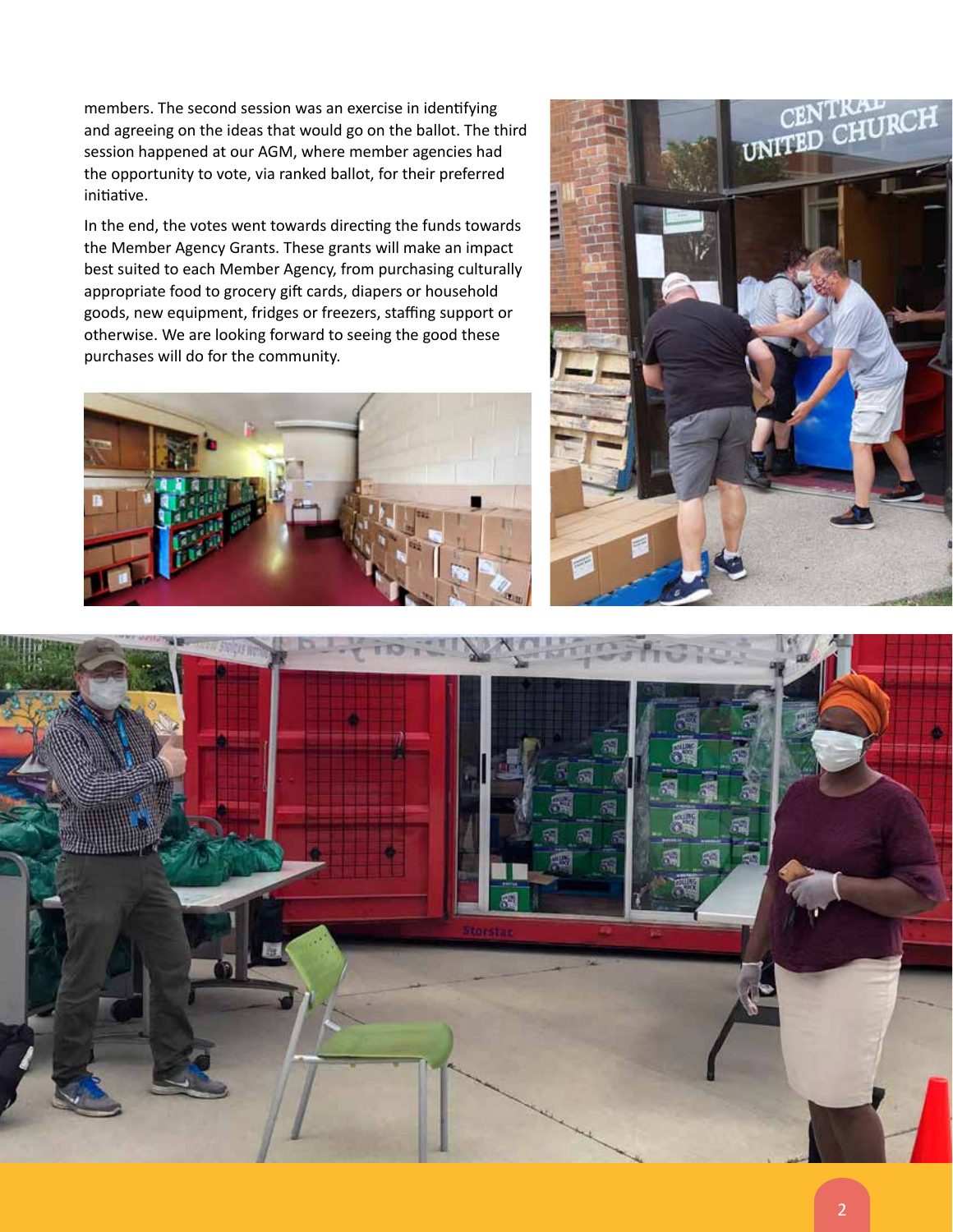### **CNOY**

On February 26, over 100 participants joined our virtual walk for The Coldest Night of The Year. Even though the event ran virtually, participants still came together to support this initiative by doing their own outdoor walks. We raised over \$32,000 to support food programs, helping bring food and hope to those experiencing food insecurity in the community. Looking forward to seeing you at Coldest Night of the Year on February 25, 2023!

Thank you for making a difference!





# **Seniors' Month**

Did you know that seniors are the fastest growing demographic among our clients? Statistics Canada's latest census report indicates that there are 2.6 million people age 65 and older, making up 19% of Ontario's population. There are 477,000 people aged 65 and older in Toronto, accounting for 17% of the total population of the city. In fact, we currently have more seniors than children 14 and under in the country. With our population aging steadily, more resources are necessary to keep older adults in the community healthy and informed.

We launched the Golden Age Series to ensure that older adults in the community are able to access information that is relevant and important for them to live happily and healthily. The series included experts from a wide range of fields, from pharmacists



to personal trainers to banking experts, to guide and answer questions that older adults may have. Being able to provide these talks to older adults in our communities gives them more knowledge on how to spend their golden years in the healthiest, happiest, and most reassuring way possible.